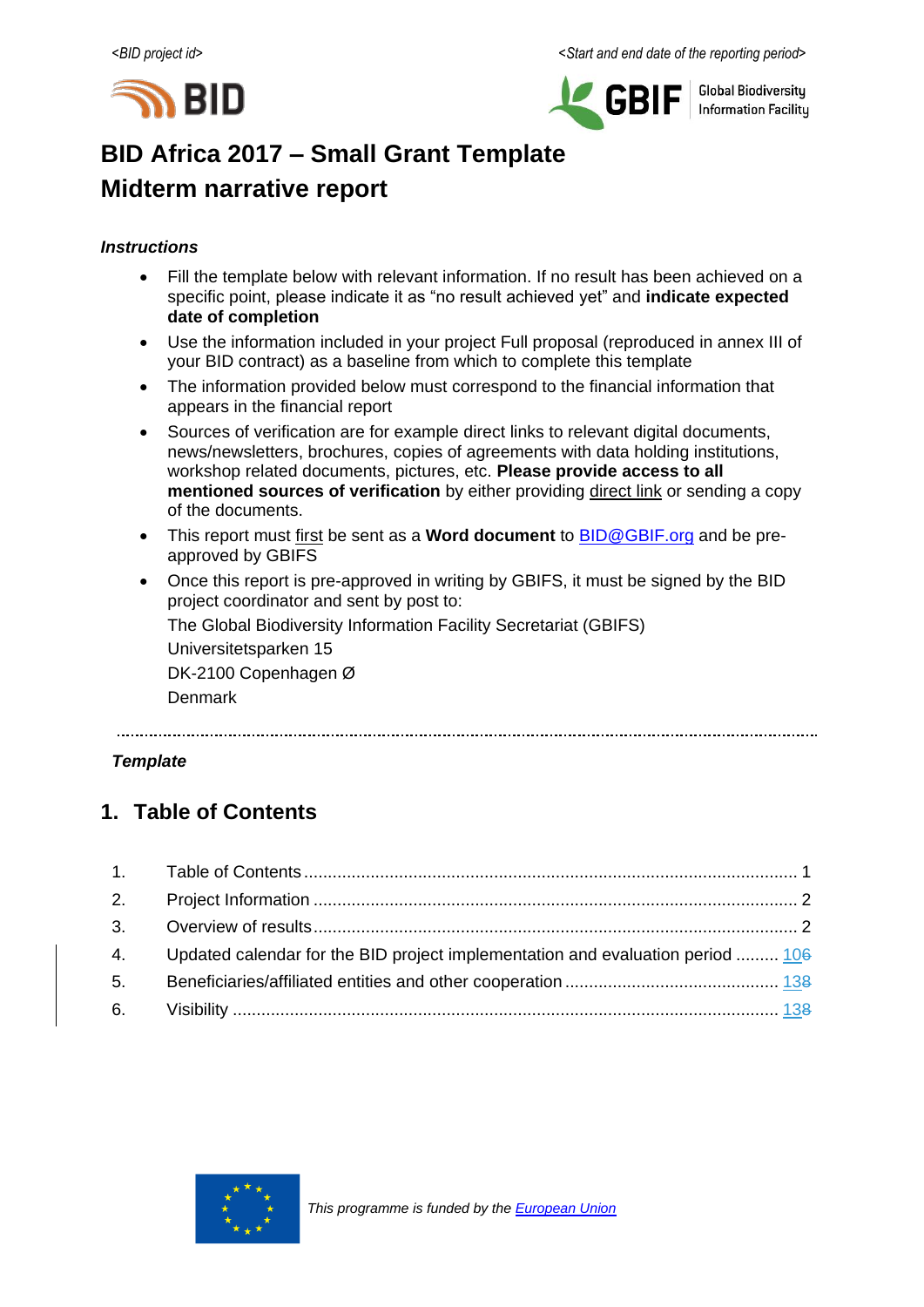



# <span id="page-1-0"></span>**2. Project Information**

- 2.1.**Project Coordinator: Institution/network/agency name:** World Vegetable Center, Eastern and Souther Africa, Arusha, Tanzania
- **2.2.Main contact person and role:** Dr. Tsvetelina Stoilova, Genetic Resources Specialist. Organizes workshop to build capacity of project partners from Burundi, Tanzania and Zambia; and trains germplasm curators on digitizing information for national germplasm databases with a focus on indigenous vegetables to improve data availability and sharing**.**
- 2.3.**BID proposal identifier:** BID-AF2017-0310-SMA
- **2.4.Project title:** Capacity building towards digitization of national vegetable databases to address regional and national priorities in food and nutritional security in Eastern Africa
- **2.5.Start date and end date of the reporting period:** 01/10/2017 31/01/2019
- 2.6.**Country in which the activities take place:** Tanzania

## <span id="page-1-1"></span>**3. Overview of results**

### **3.1.Executive summary**

Give a short summary of the activities implemented and the outcomes of the project for the *reporting period* (500 *words maximum)*

Under the project BID-AF2017-0310-SMA, the planned activities during the reporting period have been conducted. The questionnaire for self assessment has been completed and submitted to the BID team. The first capacity enhancement workshop on data mobilization was attended by Dr. Tsvetelina Stoilova and finalized. The second workshop on capacity building conducted in April was attended by Mr. Lourance Mapunda from National Plant Genetic Resources Center of Tanzania. Four of the partner organizations have been registered on the GBIF.org portal and registration of the remaining partner is in progress. During the reporting period, all project partners stayed in close communication. Discussions on the project activities with partner organizations is in the process and the date for a capacity building workshop was fixed for the last week of May.

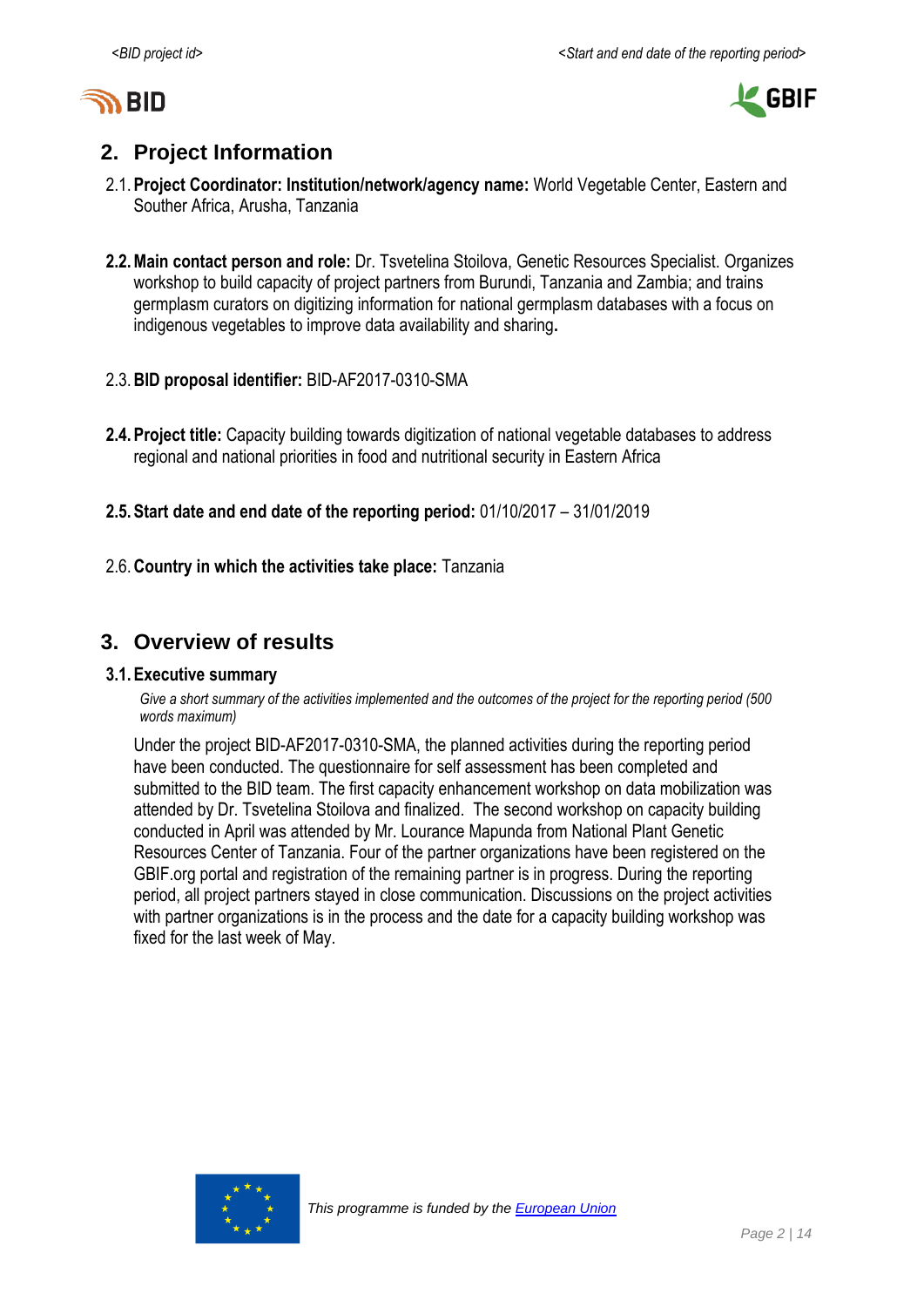



## **3.2.Progress against expected milestones:**

*Give an overview of all the expected milestones for your project from the beginning until now (see Annex IV of your contract)*

| <b>Expected milestones/activities</b>                                                                                                                                                                                                                                                                                                                        | Completed?<br>Yes/No | <b>Explanatory notes</b>                                                                                                                                                                                                                                                                                        | <b>Sources of verification</b>                                                                                                                                                                                                                                                       |  |
|--------------------------------------------------------------------------------------------------------------------------------------------------------------------------------------------------------------------------------------------------------------------------------------------------------------------------------------------------------------|----------------------|-----------------------------------------------------------------------------------------------------------------------------------------------------------------------------------------------------------------------------------------------------------------------------------------------------------------|--------------------------------------------------------------------------------------------------------------------------------------------------------------------------------------------------------------------------------------------------------------------------------------|--|
| Completed capacity self-assessment<br>questionnaire for data holding institutions<br>https://www.gbif.org/document/82785/self-<br>assessment-guidelines-for-data-holding-<br>institutions (EN)<br>https://www.gbif.org/document/82813/modele-<br>dauto-evaluation-pour-les-institutions-<br>detentrices-de-donnees (FR)<br>(Early Progress report milestone) | Yes                  | The self-assessment<br>questionnaire was<br>completed and submitted<br>on time, before the<br>deadline of 22 November<br>2017                                                                                                                                                                                   | Self-assessment<br>questionnaire has been<br>sent to BID and an<br>acknowledgement was<br>received<br>(document is attached)                                                                                                                                                         |  |
| At least one national data publishing<br>institutions are registered with GBIF.org<br>Guidelines to become a publisher:<br>https://www.gbif.org/become-a-publisher<br>(Early Progress report milestone)                                                                                                                                                      | Yes                  | Threer project-partner<br>organizations have been<br>registered with GBIF.org.                                                                                                                                                                                                                                  | Threeo partner<br>organizations Southern<br><b>Plant Genetic resources</b><br>Center (SPGRC),<br>Lusaka, Zambia;<br>Agricultural Research<br>Institute of Burundi<br>(ISABU), World<br>Vegetable Center<br>recived confirmation<br>from GBIF.org and the<br>other three are pending. |  |
| At least one person from the project team has<br>completed the certification process following<br>the BID Capacity Enhancement workshop on<br>Data Mobilization organized as a part of the<br>BID programme Africa 2017 or the BID<br>programme Africa 2017<br>(Early Progress report milestone)                                                             | Yes                  | Dr. Tsvetelina Stoilova<br>attended the BID Capacity<br>Enhancement workshop on<br>Data Mobilization, part of<br>the BID programme Africa<br>2017.<br>Mr. Lourance Mapundo<br>attended the second BID<br>capacity enhancement<br>workashop. He is in the<br>process of completing the<br>certification process. | Use Case 2 was sent<br>on 22 December 2017.<br>Dr. Tsvetelina Stoilova<br>has completed practical<br>exercises of Use Case<br>3 and sent them to BID<br>before the deadline of<br>31 January 2018.                                                                                   |  |
| Knowledge dissemination activities have been<br>scheduled following the first andd second<br><b>BID Capacity Enhancement workshops</b><br>(Early Progress report milestone)                                                                                                                                                                                  | Yes                  | The workshop for<br>knowledge dissemination<br>will be conducted during<br>the last week of May 2018,<br>from 28 May to 1 <sup>st</sup> June.                                                                                                                                                                   | Workshop for mobilizing<br>data will be conducted<br>in May 2018, according<br>to the planned project<br>activities and partner<br>organization agreement.                                                                                                                           |  |
| At least one dataset has been published to<br>GBIF.org (Midterm report milestone)                                                                                                                                                                                                                                                                            | In the<br>process    | The vegetable data sets<br>are in process of being                                                                                                                                                                                                                                                              | The Tanzanian node is<br>still under reparation.                                                                                                                                                                                                                                     |  |

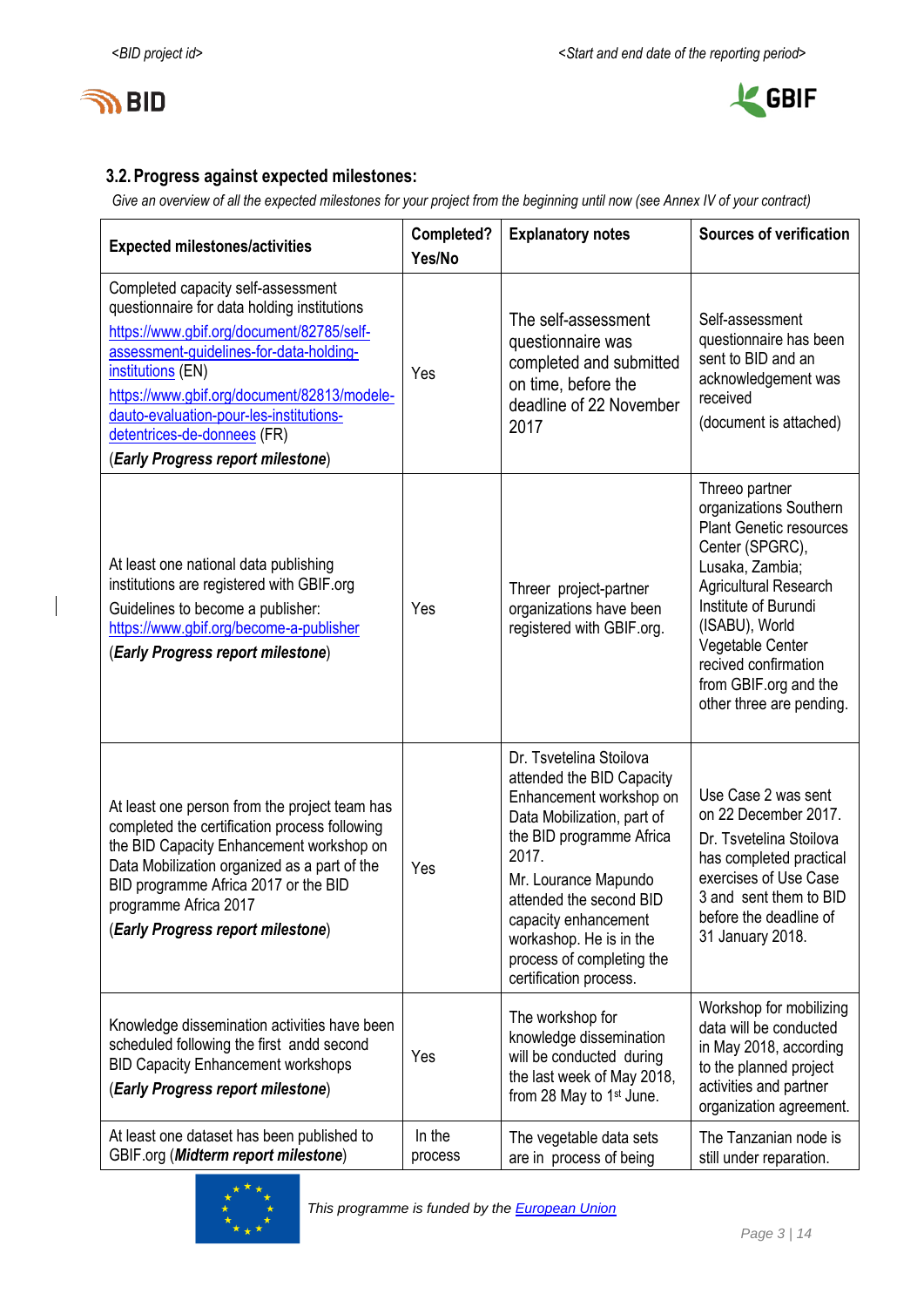



|                                                                                                                                                                         |     | published after the<br>workshop in May 2018.<br>Will be published in July<br>(the plan for data<br>publication is attached).                                                                                                                                                             | We are looking for<br>another way to publish<br>the dataset.<br>Need GBIF aassistance<br>for this. |
|-------------------------------------------------------------------------------------------------------------------------------------------------------------------------|-----|------------------------------------------------------------------------------------------------------------------------------------------------------------------------------------------------------------------------------------------------------------------------------------------|----------------------------------------------------------------------------------------------------|
| The data users identified in the full proposal<br>have documented their intended use of the<br>mobilized data and provided early feedback<br>(Midterm report milestone) | yes | The digitized and published<br>data of indigenous<br>vegetables will be used by<br>researchers, students and<br>all other users from ISABU-<br>Burundi; NPGRC; NMAIST;<br>HORTI - Tanzania;<br>SPGRC-Lusaka, Zambia;<br>World Vegetable Center; all<br>users from sub-Saharan<br>Africa. | The data sets will be<br>published in a data<br>paper                                              |

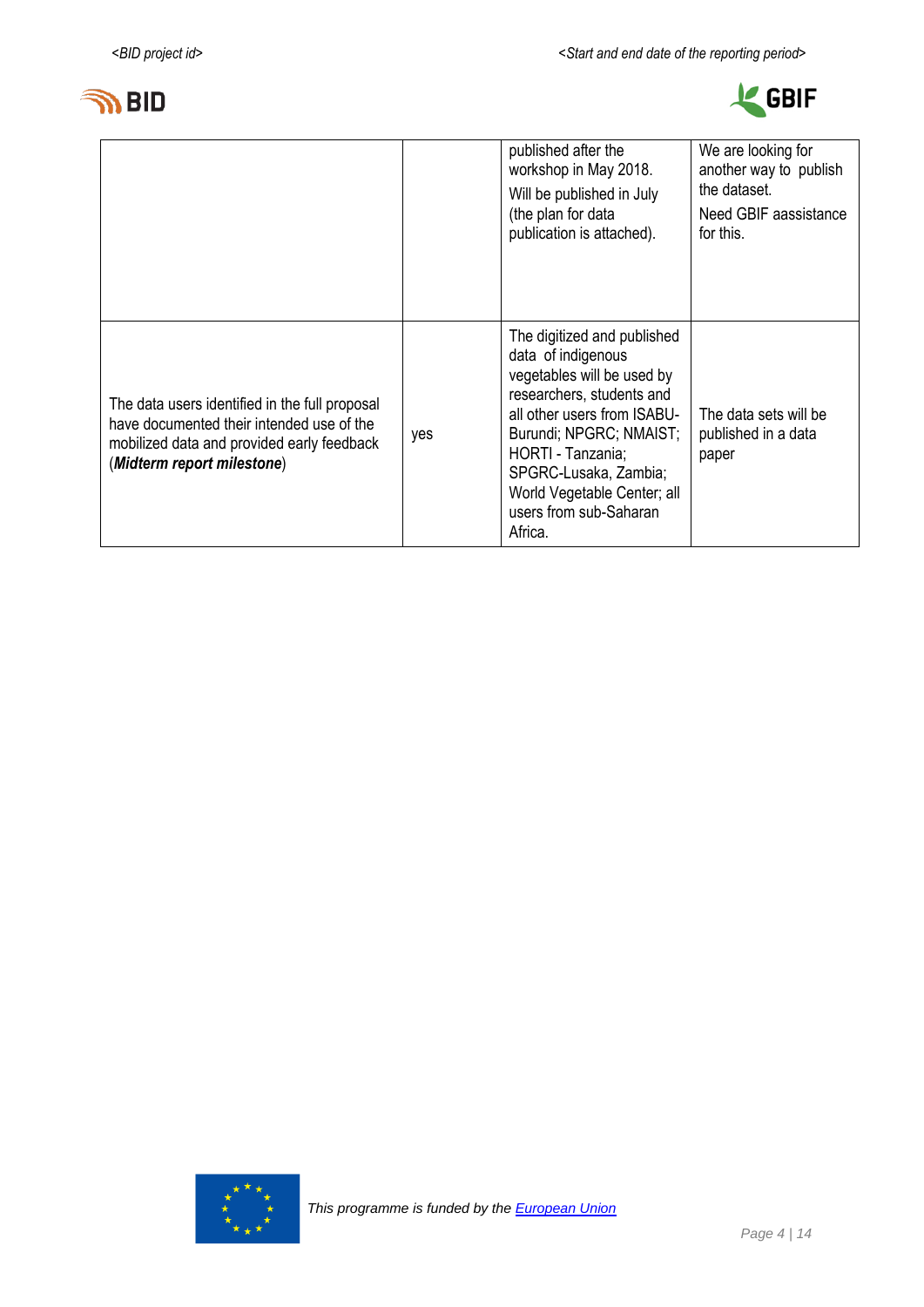



## **3.3.Project deliverables and activities**

*Refer to the table in section 2.2 "Deliverables, activities and reporting criteria" of your BID full proposal. Provide updates on the status of each of planned deliverables. In the event of unexpected delay, please provide detailed explanatory notes and indicate planned completion date. Add as many rows as needed.*

| <b>Deliverable</b>                                                                                                                                                                                                            | <b>Related activity</b>                                                                                                                                                                                                                                                                            | Compl<br>eted ?<br>Yes/N<br>O | <b>Explanatory notes</b>                                                                                                                                                                                                                                       | Sources of<br>verification                                                                                                                                                    |
|-------------------------------------------------------------------------------------------------------------------------------------------------------------------------------------------------------------------------------|----------------------------------------------------------------------------------------------------------------------------------------------------------------------------------------------------------------------------------------------------------------------------------------------------|-------------------------------|----------------------------------------------------------------------------------------------------------------------------------------------------------------------------------------------------------------------------------------------------------------|-------------------------------------------------------------------------------------------------------------------------------------------------------------------------------|
| Digitize germplasm<br>information; produce<br>datasets with high-<br>quality metadata of<br>vegetable collections<br>from Burundi,<br>Tanzania and<br>Zambia; and make<br>these datasets<br>available online in a<br>database | Make available digitized<br>germplasm databases on<br>indigenous vegetable<br>species from Burundi,<br>Tanzania and Zambia in<br>high-quality format                                                                                                                                               | <b>NO</b>                     | The project partners<br>will be asked to digitize<br>germplasm information<br>and produce datasets<br>with high quality<br>metadata of vegetable<br>collections from<br>Burundi, Tanzania and<br>Zambia after<br>completing the capacity<br>building workshop. | Every participant<br>will provide<br>feedback from the<br>capacity building<br>workshop planned<br>for the end of May<br>and provide<br>information on<br>status of his data. |
| Publish one article in<br>a peer-reviewed<br>journal; make data<br>freely available<br>online through the<br>GBIF.org portal.                                                                                                 | Organize database in<br>standardized format to be<br>published on the GBIF.org<br>website and in one article                                                                                                                                                                                       | <b>NO</b>                     | The data needs to be<br>published on the<br>gbif.org portal through<br>a Tanzanian or a node<br>in another country. The<br>paper will be published<br>at the end of the project<br>(December 2018).                                                            | Germplasm<br>databases will be<br>published in a<br>scientific article<br>after publishing the<br>data on the gbif.org<br>portal.                                             |
| Build capacity for<br>database<br>management through<br>a training workshop<br>covering theoretical<br>and practical<br>knowledge and skills.                                                                                 | Training workshop will be<br>conducted with partners<br>from Burundi, Tanzania<br>and Zambia. This training<br>workshop will cover both<br>theoretical topics on data<br>digitizing, cleaning, editing<br>and publishing, and a<br>practical session<br>(demonstrations and<br>practical exercises | <b>NO</b>                     | A training workshop<br>has to be completed<br>after the two capacity<br>enhancement<br>workshops organized<br>by BID.                                                                                                                                          | Will be conducted<br>from 28 May to 1st<br>June, according to<br>the project work<br>plan and the<br>partner<br>organization<br>agreement.                                    |
| Create a network for<br>vegetable information<br>management among<br>data holders and<br>researchers from<br>different African<br>organizations in sub-<br>Saharan Africa.                                                    | Document and share<br>workshop with theoretical<br>and practical knowledge                                                                                                                                                                                                                         | <b>NO</b>                     | The network among<br>dataholders from<br>different countrries and<br>organizations in Sub-<br>Saharan Africa will be<br>established during the<br>project duration.                                                                                            | Participants from<br>different<br>organizations will<br>be linked to<br>establish a network<br>for future<br>germplasm<br>information sharing<br>acivities                    |

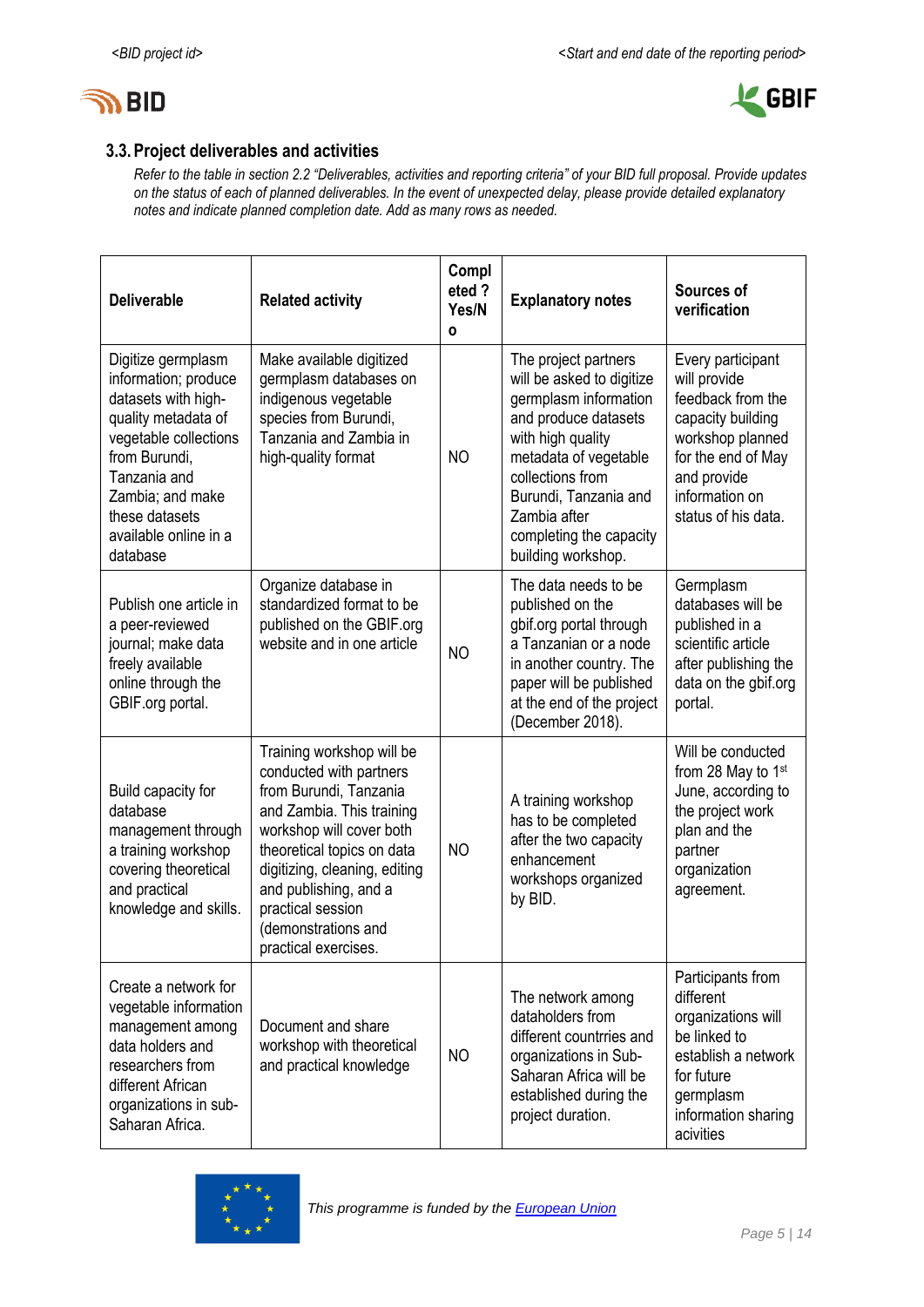



| Integrate biodiversity<br>information into a<br>policy- and decision-<br>making process by<br>inviting policy and<br>decision makers to<br>the workshop. | Integrated training<br>workshop with different<br>stakeholders.          | N <sub>O</sub> | The integration with<br>policy and decision<br>makers will be done<br>during the capacity<br>building workshop. | Participants will<br>have opportunity to<br>meet and discuss<br>on biodiversity<br>information and<br>related topics with<br>different<br>stakeholders during<br>the workshop. |
|----------------------------------------------------------------------------------------------------------------------------------------------------------|--------------------------------------------------------------------------|----------------|-----------------------------------------------------------------------------------------------------------------|--------------------------------------------------------------------------------------------------------------------------------------------------------------------------------|
| Identify various<br>threats for<br>conservation<br>diversity of<br>indigenous vegetable<br>species.                                                      | Identification of various<br>threats for indigenous<br>vegetable species | NO.            | The threats will be<br>discussed, identified<br>and reported during the<br>capacity building<br>workshop.       | Threats for<br>conserving<br>indigenous<br>vegetable species<br>will be identified<br>and reported.                                                                            |

### **3.4.Datasets published on GBIF.org**

*Refer to the table in section 2.4 "Biodiversity data mobilization plan" of your BID full proposal. If the dataset is not yet published, please indicate the name of the institution that is expected to host the data when published in the column "DOI or URL/Planned hosting institution". Add as many rows as needed.*

| <b>Dataset title</b>                                                                                                        | <b>Publishing</b><br>institution                                                                     | <b>DOI or URL/Planned</b><br>hosting institution               | Date/expected<br>date of<br>publication | <b>Explanatory</b><br>notes                                                                    |
|-----------------------------------------------------------------------------------------------------------------------------|------------------------------------------------------------------------------------------------------|----------------------------------------------------------------|-----------------------------------------|------------------------------------------------------------------------------------------------|
| Germplasm collection of<br>indigenous vegetables,<br>Burundi                                                                | Agricultural<br>Research<br>Institute of<br>Burundi<br>(ISABU)                                       | Partners will decide<br>which node to use for<br>publishing.   | June-October<br>2018                    | Digitizing of the<br>database will start<br>after the training<br>workshop, 1st<br>June.       |
| Germplasm collection of<br>indigenous vegetables,<br>from different countries<br>from Eastern and<br>Southern Africa region | Southern Plant<br>Genetic<br>Resources<br>Center<br>(SPGRC),<br>Lusaka, Zambia                       | Will be discussed<br>which node will be<br>used for publishing | June-October<br>2018                    | Digitizing of the<br>database will start<br>after the training<br>workshop                     |
| Germplasm collection of<br>indigenous vegetables<br>from Central and South<br>Tanzania distributed                          | <b>National Plant</b><br>Genetic<br>Resources<br>Center, Arusha,<br>Tanzania                         | TanBIF/ SUA                                                    | June-October<br>2018                    | Digitizing of the<br>database will be<br>initiated after the<br>capacity building<br>workshop. |
| Germplasm collection of<br>vegetables and legumes<br>from Eastern and<br>Southern Africa                                    | The Nelson<br>Mandela African<br>Institution of<br>Science and<br>Technology,<br>Arusha,<br>Tanzania | TanBIF/SUA                                                     | June-October<br>2018                    | Digitizing of the<br>database will be<br>initiated after the<br>capacity building<br>workshop. |
| Germplasm collection of                                                                                                     | Horticultural                                                                                        | TanBIF/SUA                                                     | June -October                           | Digitizing of the                                                                              |

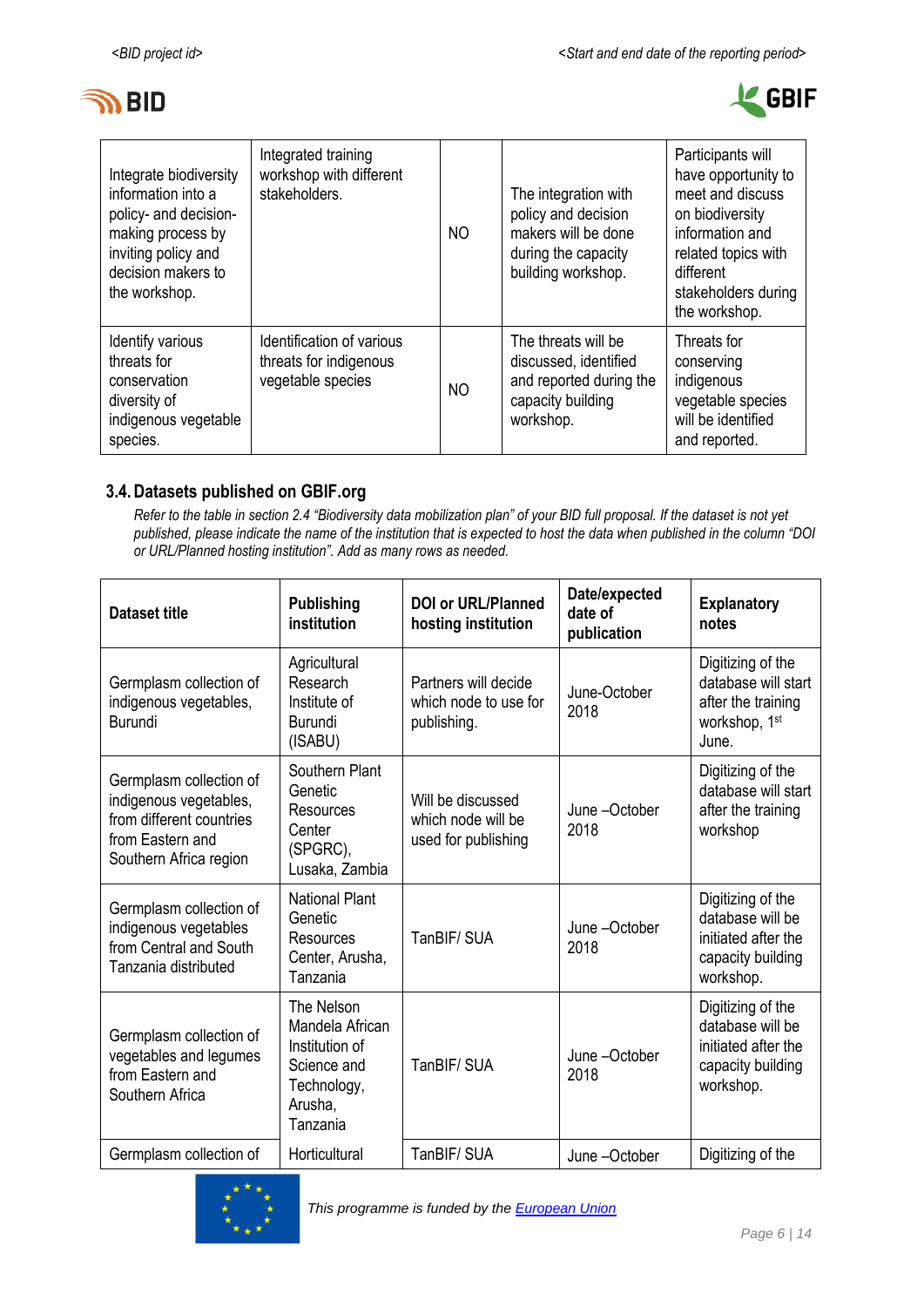



| common vegetables from | Research and | 2018 | database will be    |
|------------------------|--------------|------|---------------------|
| Tanzania               | Training     |      | initiated after the |
|                        | Institute,   |      | capacity building   |
|                        | Tengeru,     |      | workshop.           |
|                        | Tanzania     |      |                     |

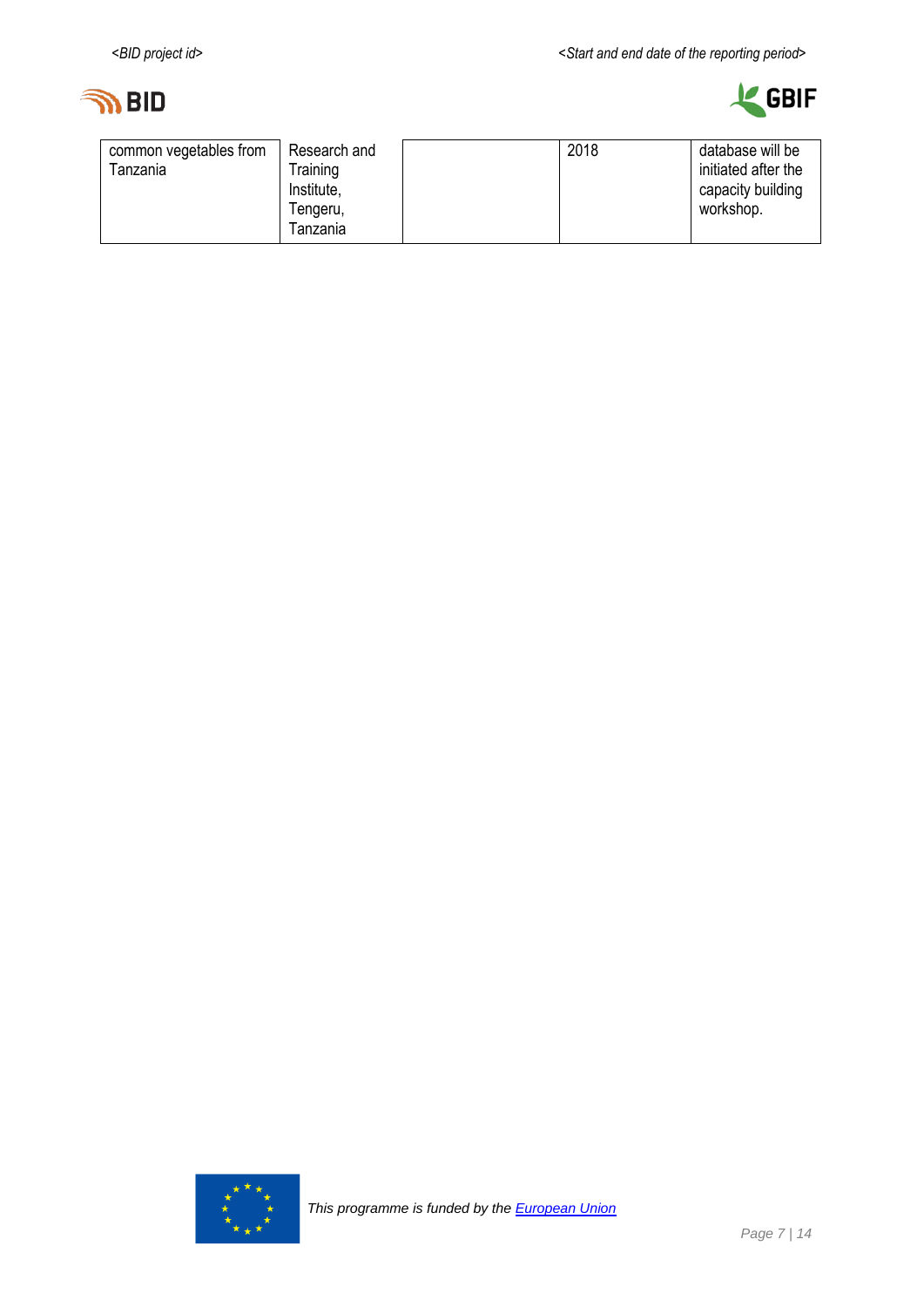



## **3.5.Examples of use of biodiversity data available through GBIF**

*Use the table to document use or planned use of data available through GBIF as part of your project. You may want to refer to the section 2.5 "Plan to support the integration of biodiversity information into policy and decision-making processes" of your BID full proposal. Please provide the DOI for datasets downloaded from GBIF in the "Contributing dataset(s)" column. Briefly describe how the data contribute or are planned to contribute in the "targeted application" column (ca. 50 words). Provide the date or approximate timeframe in months for the completion of activity in the "Date/time frame" column. Timeframe indicated may be after the completion of the project unless targeted application is one of the deliverables of your project. Please provide links to any documents or webpages documenting the use in the "Sources of verification" column. Add as many rows as needed.*

| <b>Targeted application</b>                                                                                                                                                          | Data user                                                           | Contributing<br>dataset(s)                                                                                | Date/time<br>frame           | Sources of<br>verification                            | <b>Notes</b>                                                                     |
|--------------------------------------------------------------------------------------------------------------------------------------------------------------------------------------|---------------------------------------------------------------------|-----------------------------------------------------------------------------------------------------------|------------------------------|-------------------------------------------------------|----------------------------------------------------------------------------------|
| Capacity building towards<br>digitization of national vegetable<br>databases to address regional<br>and national priorities in food and<br>nutritional security in Eastern<br>Africa | World<br>Vegetable<br>Center,<br>Eastern and<br>Southern<br>Africa, | Datasets of<br>indigenous<br>vegetables<br>(Amaranthus<br>sp., A.<br>nightshade,<br>Cleome<br>gynandra)   | October-<br>November<br>2018 | Data sets<br>published<br>through<br>country<br>nodes | Publishing<br>will be<br>discussed<br>during<br>capacity<br>building<br>workshop |
| Capacity building towards<br>digitization of national vegetable<br>databases to address regional<br>and national priorities in food and<br>nutritional security in Eastern<br>Africa | WorldVeg,<br><b>ISABU-</b><br>Burundi;<br>SPGRC-<br>Zambia          | Datasets of<br>indigenous<br>vegetables (V.<br>unguiculata, V.<br>radiata.<br>Dolichos<br>lablab)         | October-<br>November<br>2018 | Data sets<br>published<br>through<br>country<br>nodes | Publishing<br>will be<br>discussed<br>during<br>capacity<br>building<br>workshop |
| Germplasm conservation and<br>utilization                                                                                                                                            | Tanzania<br>country<br>report<br>TanBIF                             | Information<br>from<br>Tanzanian<br>organization<br>will be<br>available<br>through<br>Tanzanian<br>node. | October-<br>November<br>2018 | Data sets<br>published<br>through<br>country<br>nodes | Publishing<br>will be<br>discussed<br>during<br>capacity<br>building<br>workshop |

## **3.6.Events organized as part of the project**

*List all the events that have been organized as part of your project. Please provide links to any documents or webpages documenting the use in the "Sources of verification" column. Add as many rows as needed.*

| <b>Full title</b>             | Organizing<br>institution | <b>Dates</b>                                                                                       | <b>Number of</b><br>participants | Sources of<br>verification                                            |
|-------------------------------|---------------------------|----------------------------------------------------------------------------------------------------|----------------------------------|-----------------------------------------------------------------------|
| Capacity building<br>workshop | World Vegetable<br>Center | The capacity<br>building<br>workshop is<br>going on from 28<br>May to 1 <sup>st</sup> June<br>2018 | 15                               | Communications<br>and publications.<br>Feedback from<br>participants. |

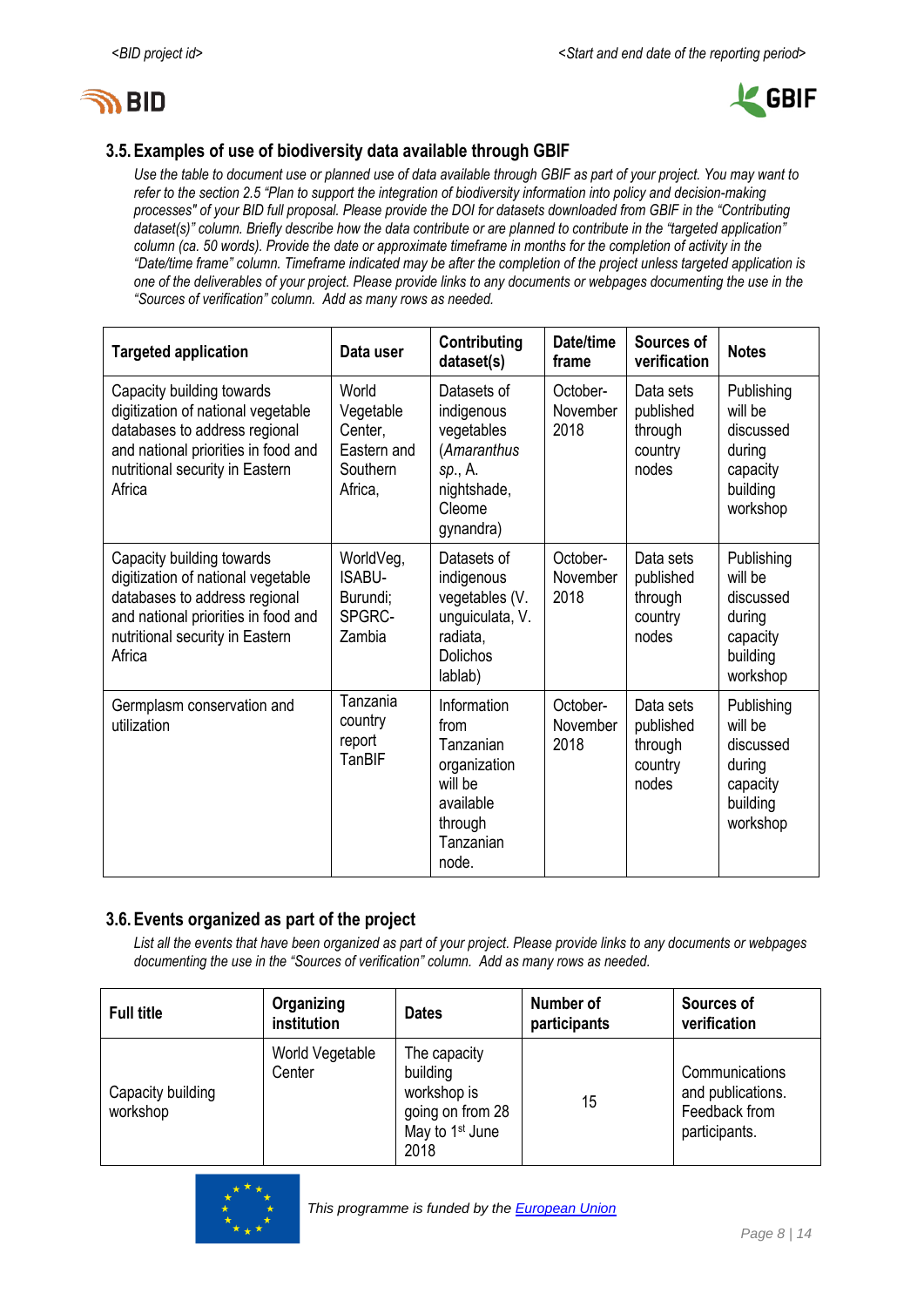



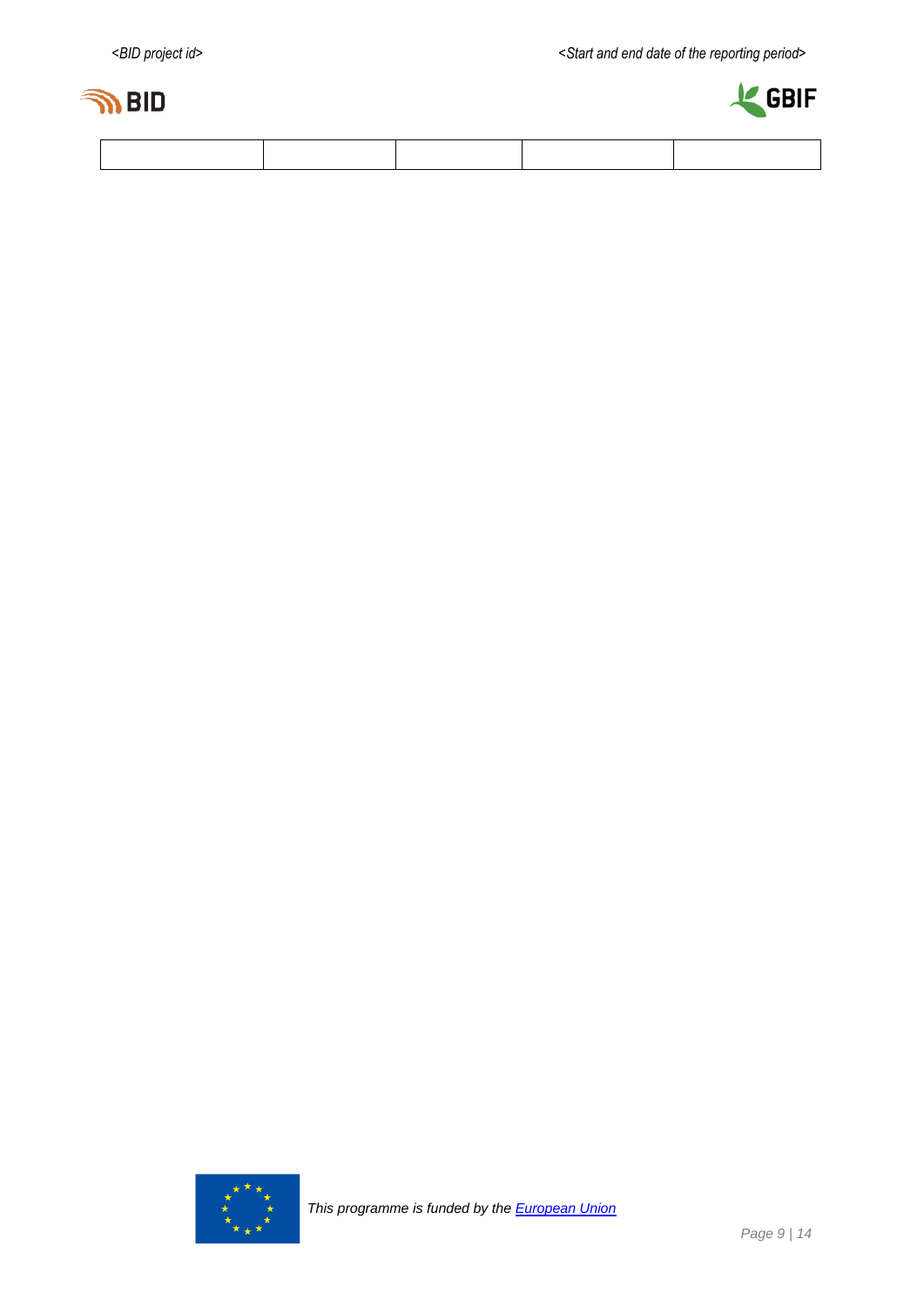# **IN BID**



# **4. Updated calendar for the BID project implementation and evaluation period**

*The calendar should be completed in the same way as in the Full Project Proposal, but should include any expected changes. Provide reasons for any expected changes in section 4.1 'Explanatory Notes'.*

<span id="page-9-0"></span>

| Implementation period start date and end date<br>$(01/04/18 - 31/12/18)$                                                                                                                            |   |                |              |                |                |                 |                |                |   |   |   |                   |                                                                                                                                  |
|-----------------------------------------------------------------------------------------------------------------------------------------------------------------------------------------------------|---|----------------|--------------|----------------|----------------|-----------------|----------------|----------------|---|---|---|-------------------|----------------------------------------------------------------------------------------------------------------------------------|
| <b>Activity</b>                                                                                                                                                                                     |   | $\overline{2}$ | $\mathbf{3}$ | $\overline{4}$ | 5 <sup>5</sup> | $6\overline{6}$ | $\overline{7}$ | 8 <sup>1</sup> | 9 |   |   | 10 11 12 13 14 15 | <b>Notes</b>                                                                                                                     |
| BID capacity enhancement workshop - data<br>mobilization and publication (online training -<br>participation is mandatory)                                                                          |   |                |              |                |                |                 |                |                |   |   |   |                   | The Workshop was conducted in December 2017.                                                                                     |
| BID capacity enhancement workshop - data use (online<br>training - participation is mandatory)                                                                                                      |   |                |              | X              |                |                 |                |                |   |   |   |                   | Second workshop was conducted in April 2018.                                                                                     |
| Workshop on capacity building - digitizing of national<br>vegetable databases                                                                                                                       |   |                |              |                | X              |                 |                |                |   |   |   |                   | The Workshop is going on from 28 May to 1st June 2018.                                                                           |
| Digitize germplasm information; produce datasets with<br>high-quality metadata of vegetable collections from<br>Burundi, Tanzania and Zambia; make these datasets<br>available online in a database |   |                |              |                |                | X               | X              | X              |   |   |   |                   | Digitized information from Burundi, Tanzania and Zambia prepared<br>for online publishing on gbif.org portal (June-August 2018). |
| Document biodiversity database management<br>knowledge in training materials and handouts; share<br>with research organization from sub-Saharan African<br>countries                                |   |                |              |                |                |                 | X              | X              |   |   |   |                   | Documenting knowledge on biodiversity data management (July-<br>August 2018).                                                    |
| Early progress narrative report                                                                                                                                                                     | X |                |              |                |                |                 |                |                |   |   |   |                   | Early progress narrative report, 31 January 2018.                                                                                |
| Final financial and narrative reporting                                                                                                                                                             |   |                |              |                |                |                 |                |                |   | X |   |                   | Final financial and narrative reports (October 2018).                                                                            |
| One article submitted and published in peer-reviewed<br>journal                                                                                                                                     |   |                |              |                |                |                 |                |                |   |   | X |                   | One article submitted and published (December 2018).                                                                             |
|                                                                                                                                                                                                     |   |                |              |                |                |                 |                |                |   |   |   |                   |                                                                                                                                  |

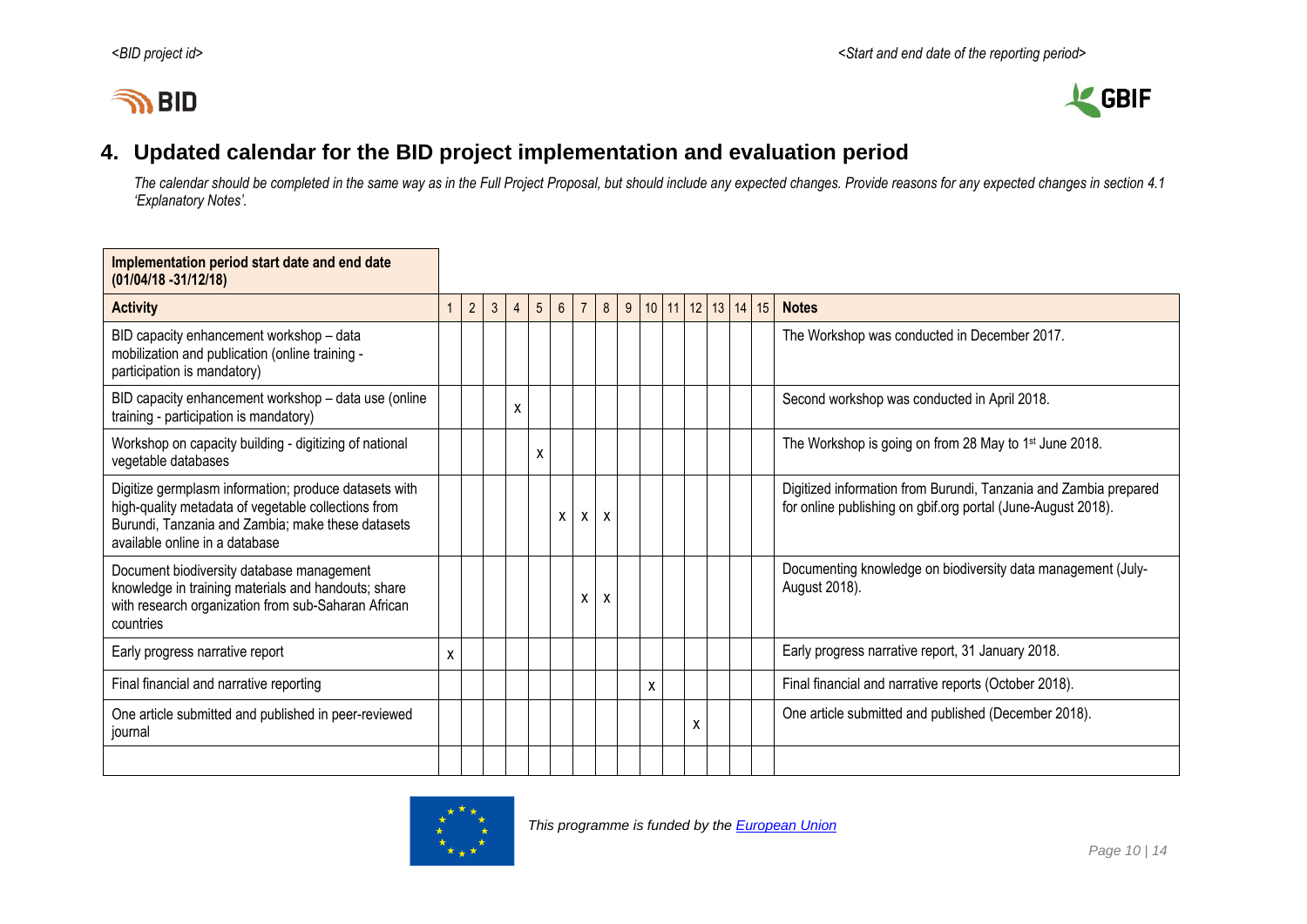| <b>SO BID</b> |  |  |  |  |  |  | LE GBIF |
|---------------|--|--|--|--|--|--|---------|
|               |  |  |  |  |  |  |         |
|               |  |  |  |  |  |  |         |
|               |  |  |  |  |  |  |         |

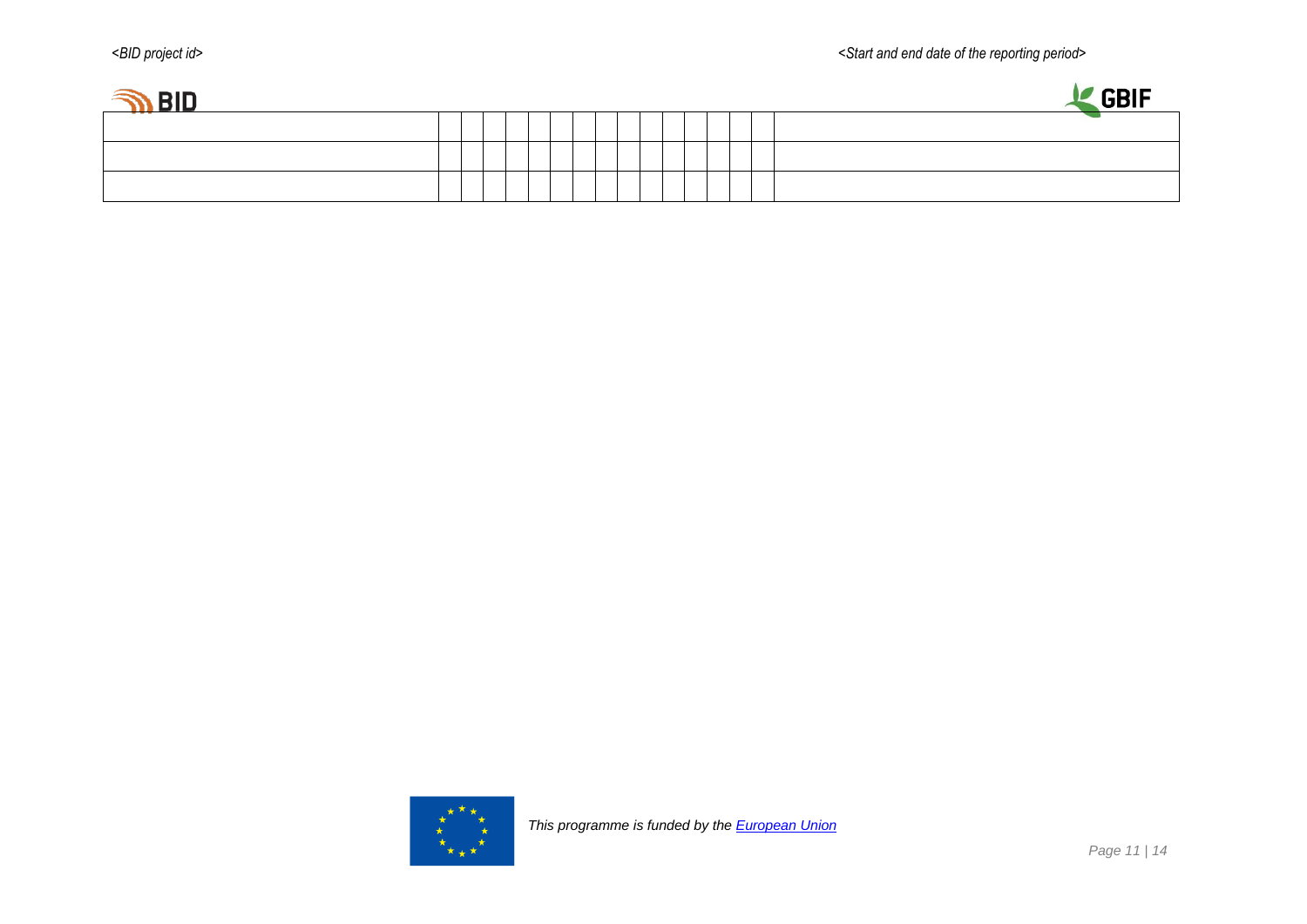



| Evaluation period start date and end date<br>$(01/01/19 - 31/03/19)$ |             |  |                                                                                          |
|----------------------------------------------------------------------|-------------|--|------------------------------------------------------------------------------------------|
| <b>Activity</b>                                                      |             |  | <b>Notes</b>                                                                             |
| Capacity building workshop                                           | $\mathbf v$ |  | Evaluation of the capacity building workshop                                             |
| Publishing data on GBIF org portal from project partners             |             |  | Evaluation of the data mobilization and publishing on GBIF.org .portal from all partners |
|                                                                      |             |  |                                                                                          |
|                                                                      |             |  |                                                                                          |
|                                                                      |             |  |                                                                                          |

**4.1.Explanatory notes:**

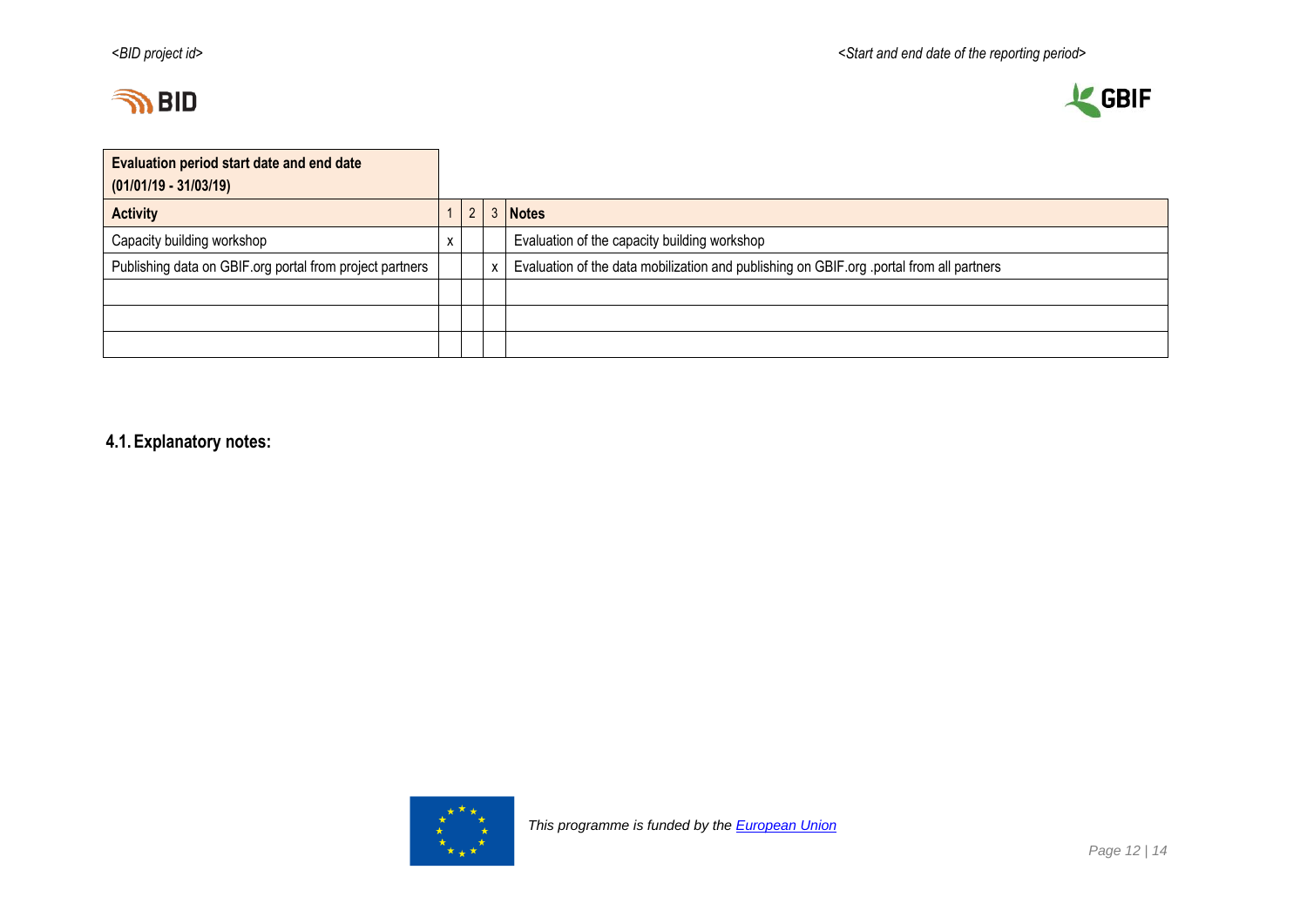

<span id="page-12-1"></span>

# <span id="page-12-0"></span>**5. Beneficiaries/affiliated entities and other cooperation**

### **5.1.Relationship with project partners**

*Please describe the relationship between your project coordinating team/institution and your project partners, and with any other organisations involved in implementing your BID project.*

BID project BID-AF2017-0310-SNA is a project with partners from three African countries. The partners are research organizations. Participants of partner organizations is trained on mobilization and digitization and publishing of data from national vegetable databases on the GBIF.org portal. During the reporting period, the project team had several communicions on the registration of each partner organization on the GBIF.org portal. We discussed data mobilization and data digitizationa and publishing through e-mails, phone and skype calls. We nominated Mr. Lourance Mapundo from NPGRC, Arusha, Tanzania to attend the second BID capacity building workshop from 9 to 13 April 2018, in Cape Town, South Africa.

We communicated with other partners to agree on dates of the planned workshop in May 2018, which is going on at the moment.

### **5.2.Links to other projects and actions**

*Where applicable, outline any links and synergies you have developed with other actions, e.g. GBIF nodes, other BID funded projects, etc. If your organization has received previous grants in view of strengthening the same target group, to what extent has your BID project been able to build upon/complement the previous project(s) ?*

Through this project we have been in contact with the Tanzanian Biodiversity Information Facility (TanBIF)

*Visibility*

*Please refer to th[e BID guidelines.](http://bid.gbif.org/en/community/communication-guidelines/)*

### **5.3.Visibility of the BID project**

*How is the visibility of your BID project being ensured?*

#### **Short summary**

A capacity building workshop is going on at the moment from 28 May 2018 and the data holders will publish vegetable data on the GBIF.org portal for public availability. One article will be published at the project end in December 2018. All publications acknowledge GBIF and the BID program.

### **Sources of verification**

The information from the capacity building workshop will be sent to the BID team. The proof materials including training materials and pictures will be included in the next report.

### **5.4.Visibility of the EU contribution**

*How is the visibility of the EU contribution being ensured within your project implementation?*

All training materials including invitation letters and banner will carry the logos of the donor, GBIF and WorldVeg. All publications will carry these logos and acknowledge the donor.

#### **Short summary**

The BID project is funded by the EU and provides an opportunity to the researchers of the partner institutions in Africa to learn about GBIF and about opportunities to mobilize and publishing data on vegetable collections. Through this project, this information will become publically available. Researchers will be trained in kills how to mobilize and publish data of their vegetable collections.